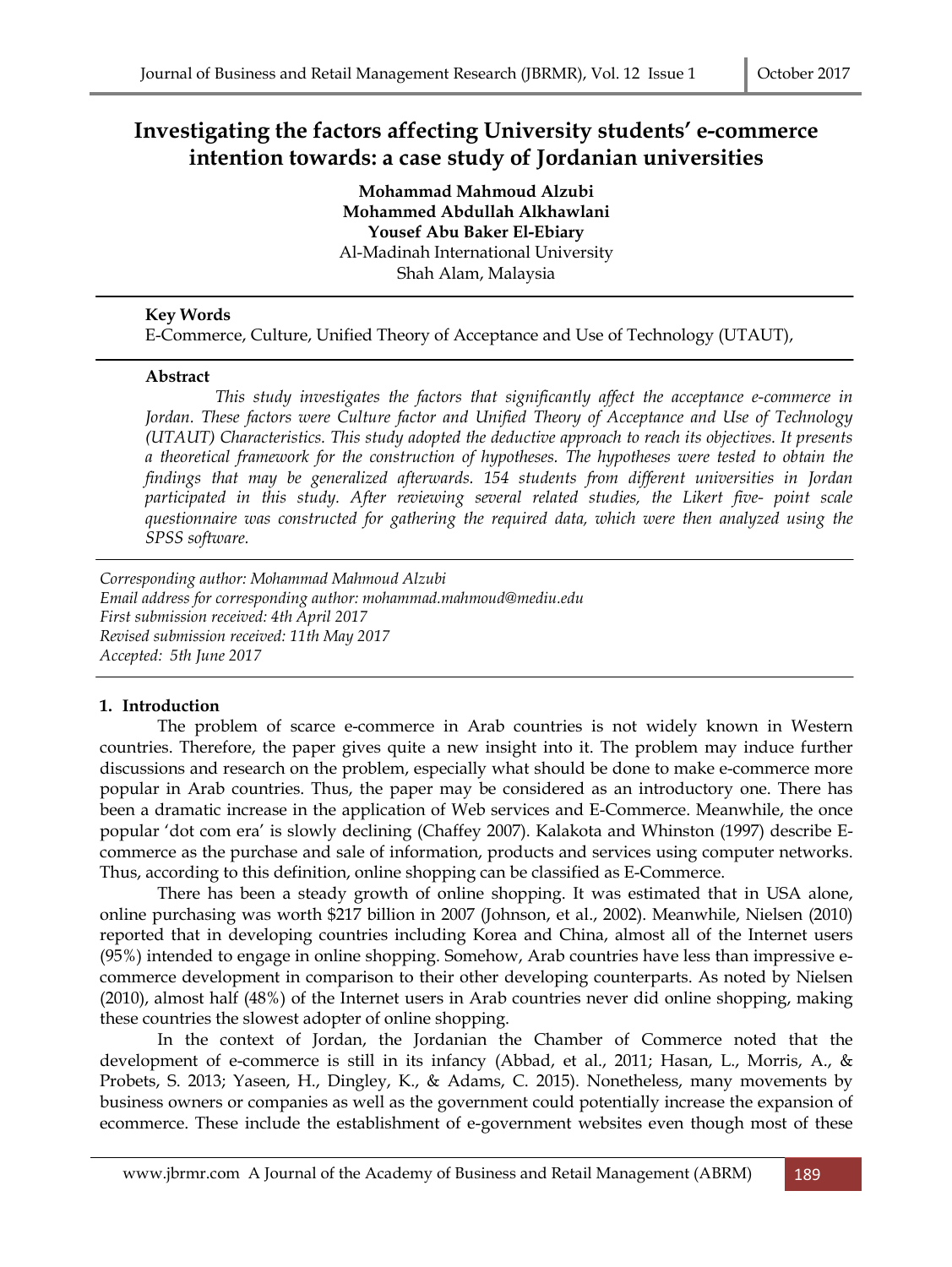websites are far from perfect (Al-Soud & Nakata, 2010). In other words, the government of Jordan is seriously supporting the development of e-commerce.

#### **2. Problem Statement**

 As high technology and internet are available today, the Arabic websites should indeed be promoted. Such move is crucial considering that using these Arabic websites based on Arab countries, the Arab customers can be served faster aside from reducing transaction cost and delivery problems (Pons, et al., 2003). Additionally, there are various factors that are found to contribute to the slow development of e-commerce in Arab countries (Jordan included) and the hesitancy of consumers to engage online shopping and these factors include risk, trust, quality of websites, and security (Nusair, 2011; Faqih, 2011). Furthermore, the factors of culture and technology have been highlighted in a lot of research on online transactions and e-commerce (Ruiz Mafé et al., 2013; Lacka, E., Chan, H. K., & Yip, N., 2014)

 Most e-commerce was developed within the western culture and in fact, this is where a majority of users were gathered. Thus, it can be said that E-commerce is Western influenced. In relation to this, Morris& Probets . (2013) mentioned the existence of numerous websites of ecommerce with design attuned to western cultures. The western countries embrace different cultures in comparison to those embraced in Arab countries including Jordan. In other words, what is tolerable in the one country might be unacceptable in others. Thus, owing to differences in cultures, the adoption of e-commerce websites can be impacted. It is therefore important to take into account the cultural values of a country when developing e-commerce.

### **3. Theoretical Background**

 The Unified Theory of Acceptance and Use of Technology (UTAUT) Model is explained in this part so that the determiners of user acceptance of e-commerce can be sufficiently understood.

Formulated by Venkatesh et al. (2003), the Unified Theory of Acceptance and Use of Technology (UTAUT) Model entails the merged past studies associated with technology acceptance model (TAM). In particular, the establishment of UTAUT was grounded on the constructs from eight models that past studies on IS usage behaviour had employed and from literature review. Using UTAUT allows researcher to explain user intentions to utilize an Information system (IS) and his forthcoming usage behavior. The theory highlights four (4) key constructs that are direct determinants of usage intention and behaviour of user: performance expectancy, effort expectancy, social influence, and facilitating conditions. Meanwhile, the mediators that affect these determinants include age, gender, experience and voluntariness of use (Venkatesh et al., 2003). Figure 1 shows the UTAUT.



Fig. 1: Unified Theory of Acceptance and Use of Technology (UTAUT) Model Source: (Venkatesh et al., 2003)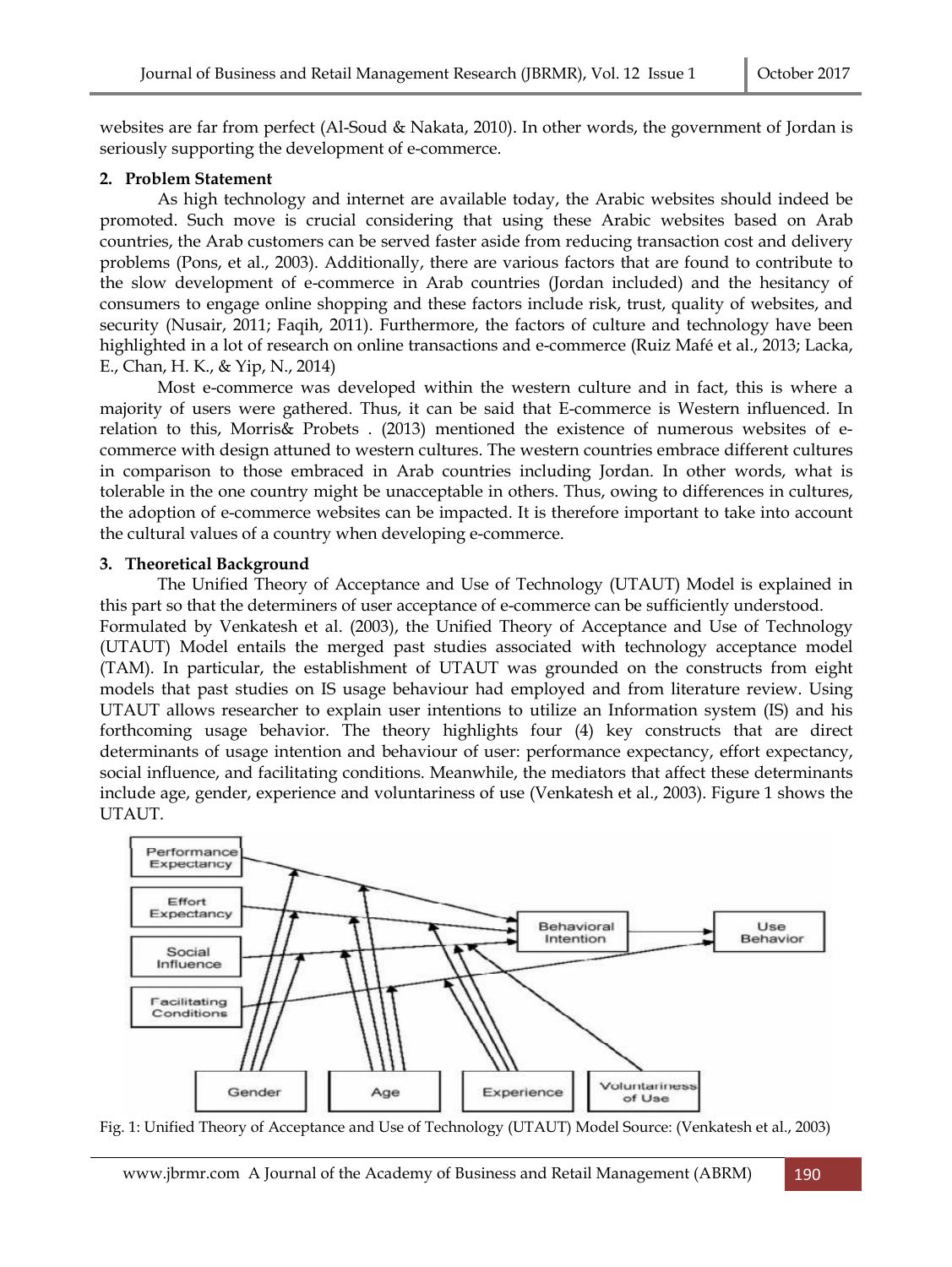# **4. Cultural Factor**

 Culture is a notion that can facilitate the comprehension of the issues relating to human diversity discussed expansively at current time. Culture is perceivable as multicultural societies marketing, or, scholars in the domain of business view culture as national culture that includes lively process that influences numerous behavior types particularly those associated with buying and consumption (Chang & Chuang, 2005). Culture is not a system of abstract values separate from individuals and therefore it is inseparable (from the individual). Culture is hence inseparable from its historical context which comprises what happened in the past, shared beliefs, attitudes, norms, roles, and values possessed by a given language speakers coexisting in a certain geographic region at certain time frame (Triandis, 1995). He continues to explain that the shared elements of culture are usually transferred from one generation to other generations (Triandis, 1995). Thus, language, time, and place make up the crucial elements that contribute to explain culture.

 Kluchon (1962) mentioned the primary elements of culture, which comprise patterns, explicit, and implicit behaviour attained and conveyed by symbols that denote human groups' distinctive achievements, which include ideas and attached values. As such, culture systems are describable as outcome of action and conditional elements of forthcoming actions. With respect to values contained within the culture, Hofstede (1991) has mentioned two value characteristics: values employed as guiding principles in life and values usable as preference for one mode of behaviour over another. Rokeach (1973) a permanent certainty that one way of conduct or endstate of existence is the preferred one in comparison to the opposing ones has described the concept of values. On the other hand, Mead (1996) perceives value as an abstract concept that a group or a society regards as good, right and desirable.

# **5. Research Framework and Hypothesis**

Based on the factors that potentially affect acceptance of users of E-commerce, the cultural factor is included in the Unified Theory of Acceptance and Use of Technology (UTAUT). This will allow the examination on the factors that have the potential to influence the acceptance of university student towards e-commerce.



# **Figure 2: Research Framework**

# **Research Hypothesis**

H1: Performance Expectancy has a significant positive relationship with behavioral intention to use E-commerce.

H2: Effort Expectancy has a significant positive relationship with behavioral intention to use Ecommerce.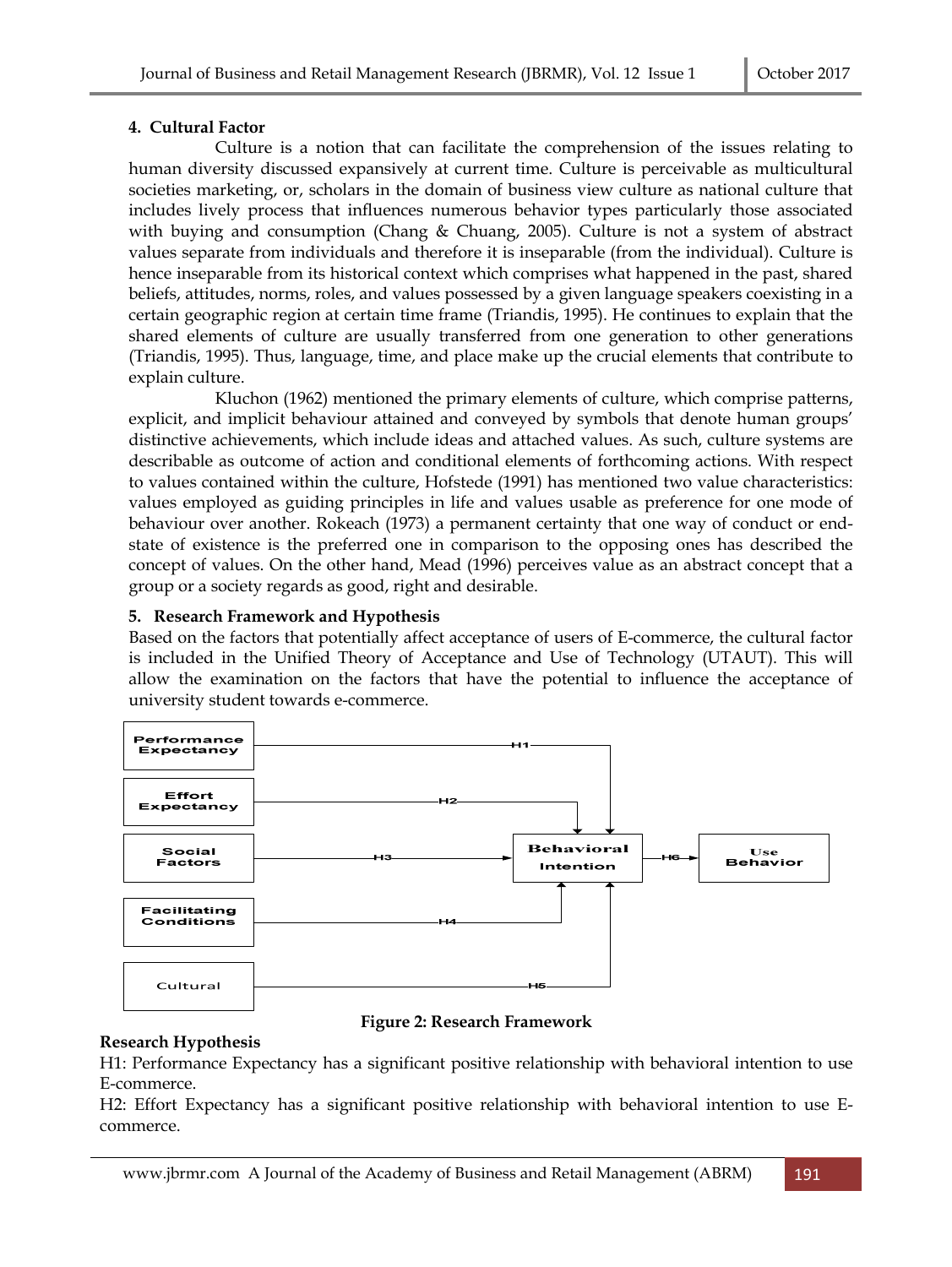H3: Social Factors have a significant positive relationship with behavioral intention to use Ecommerce.

H4: Facilitating Conditions have a significant positive relationship with behavioral intention to use E-commerce.

H5: Cultural factors have a significant positive relationship with behavioral intention to use Ecommerce.

H6: Behavioral Intention has a significant positive relationship with Use Behavior to use Ecommerce.

#### **6. Research Methodology**

 This study selected 154 students from the Jordan universities to be participants. Data were acquired online (online questionnaires at (www.surveyshare.com). The questionnaire comprises one part and this part includes five key constructs that have association with behavioral intention to use E-commerce. This will allow the evaluation on the likelihood of level of acceptance. A number of items each represents the constructs and the 5-point scale is employed to measure the level of acceptance of user. The relationship between the six main factors and usage of E-commerce is ascertained by the regression analysis.

#### **7. Data Analysis and Results**

 The outcomes demonstrate the significance of all constructed hypotheses according to the zero-order correlation test. Each hypothesis is supported at this level. As for the predictive model, it entails 53.1% of the variance in behavioral intention (BI). This result is directly explainable by performance expectancy, effort expectancy, social influence, facilitating conditions, and culture as well. Moreover, the model accounts to 43.1% of the variance in Use Behaviour and behavioral intention and Use Behavior directly illustrate this. Figure 3 highlights the predictive models with R² alongside the path coefficients in the research model.





#### **8. Discussion and Implications**

 The level of Jordanians' willingness to employ e-commerce services is explored in this research. Pperformance expectancy, effort expectancy, social influence, and facilitating conditions and cultural ones were employed and explained. Thus, to assure that students' usage of e-commerce could be increased, these factors should be considered by the government. Data were obtained from citizens from numerous domains, making the generated results (from analyses) more representative of the population. For the context of Jordan, a model is proposed. This model contains the constructs from the Unified Theory of Acceptance and Use of Te**c**hnology (UTAUT). Considering the factors of trust, perceived usefulness, perceived ease of use, attitude toward, behavioral intention, and actual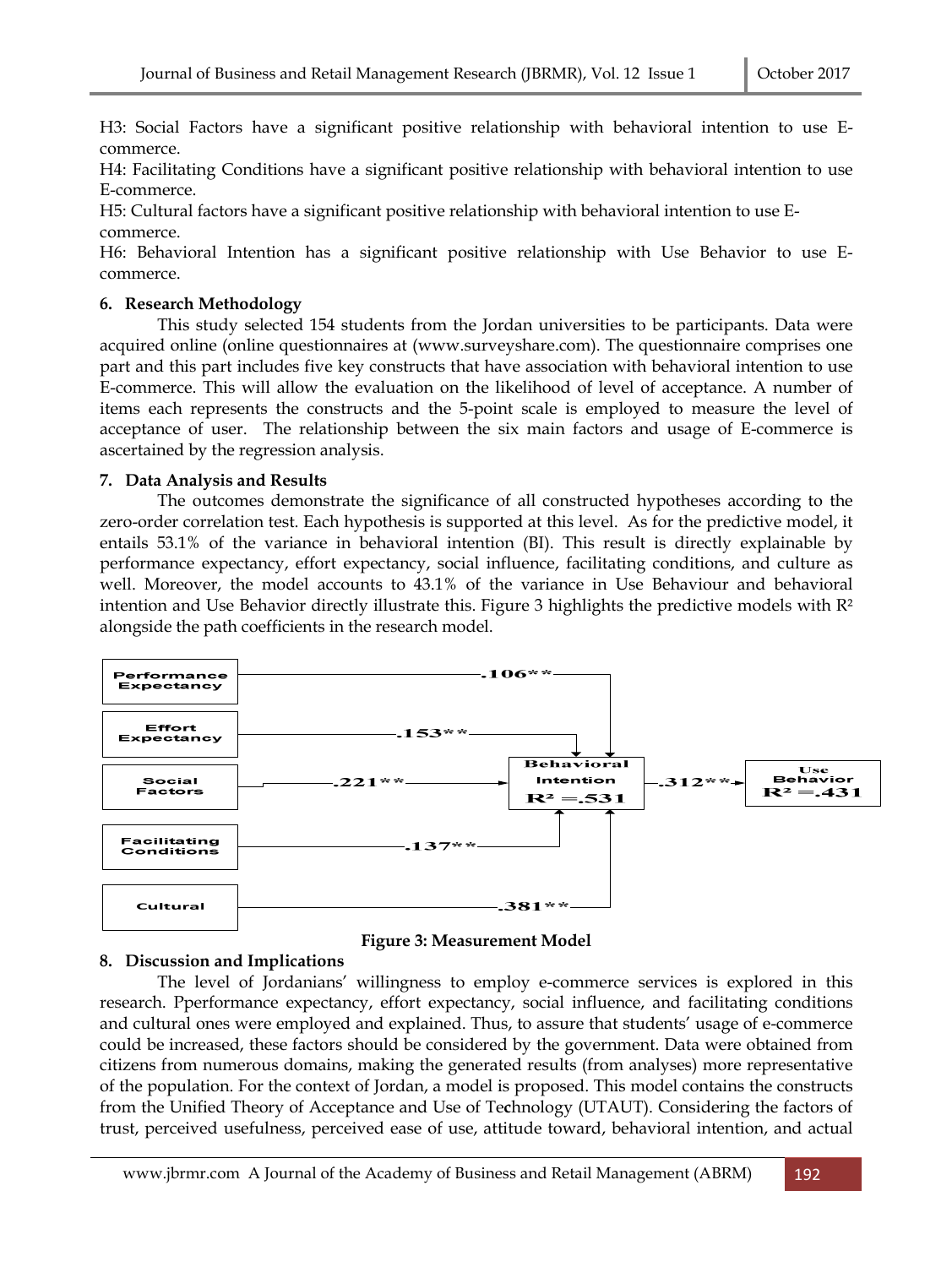system use, it can be said that citizen's intent to use e-commerce will increase with the belief that the internet would increase their efficiency in their interaction with the government, as they have better control, and when they gather information from the government.

 The government must make effort to increase the awareness of the citizens about the service offered online. This is possible via the adoption of an awareness initiative. In addition, the government should make use of the present technology such as the social media. Switching to the use of modern medium from the conventional one can increase effectiveness as the government could provide information to the citizens in real time. It is suggested that the proposed model is used in the future researches with other constructs added. Among the possible constructs to be added are perceived ease of use and trust factor. In addition, sample in a future studyshould be obtained from other regions in Jordan.

### **9. Practical implications**

 The results provide useful contributions and implications to acceptance to use e commerce among students. This study indicates that e-commerce marketing has positive effect on students. Moreover, the results suggest that online customer Performance expectancy, effort expectancy, social influence, and facilitating conditions and cultural positive influence on e-commerce marketing strategy.

# **10. Research limitations**

 The respondents in this study were chosen randomly. However, according to (Ruiz Mafé et al., 2013; Lacka et al., 2014 ; Morris & Probets, 2013; Nusair, 2011 and Faqih, (2011) the main issues faced in ecommerce are various such as those that are related to security, trust, Internet experience, technology acceptance, social influence, performance expectancy, effort expectancy, social influence, facilitating conditions, and culture values which means that the choice of respondents is not merely based on the age and Internet experience only but also whether the respondents have the interest in shoppingboth online and conventionally and many other variables. Consequently, in a future study, the questionnaires must be distributed to more various backgrounds of respondents in more diverse locations. In this study, most of the respondents of the questionnaires were focused in students from the Jordan universities to be participants because it has many Internet cafes. In a future study, however, a researcher needs to distribute his/her questionnaires to students, homemakers, executives, teachers, and/or business people in malls, schools, housing complexes, or many other public places.

#### **11. Conclusion**

 The last decade has seen the growth of E-Commerce in the developed countries. This has sparked interest among the developing ones especially those located in the Middle East region. These countries know that to be able to be a player in the domain of e-Commerce is crucial. Countries in the Middle East should apply the Internet technology in e-commerce particularly. The users of the Internet in A majority of countries in the Middle East are still lagging in their diverse use in comparison to those users in the developed countries such as South East Asia, America and Europe. Actually, E-Commerce sites in Arab countries are still really scarce. The main objective of this study was to increase the intention to use of Arab users of Jordan e-commerce websites. As such, the increase for Jordan e-commerce websites is expected to change the consumer is online buying intentions. Such change will lead to the improvement of the microeconomics of Arab countries. The study provides validation to the framework model on the Arabic Websites setting and the industry of online shopping in general.

# **Reference**

Chaffey, D. 2007. E-business and e-commerce management: strategy, implementation and practice. http://www.amazon.co.uk/E-Business-E-CommerceManagement-Strategy-Implementation/dp/0273719602, [17-7-2015].

www.jbrmr.com A Journal of the Academy of Business and Retail Management (ABRM) 193